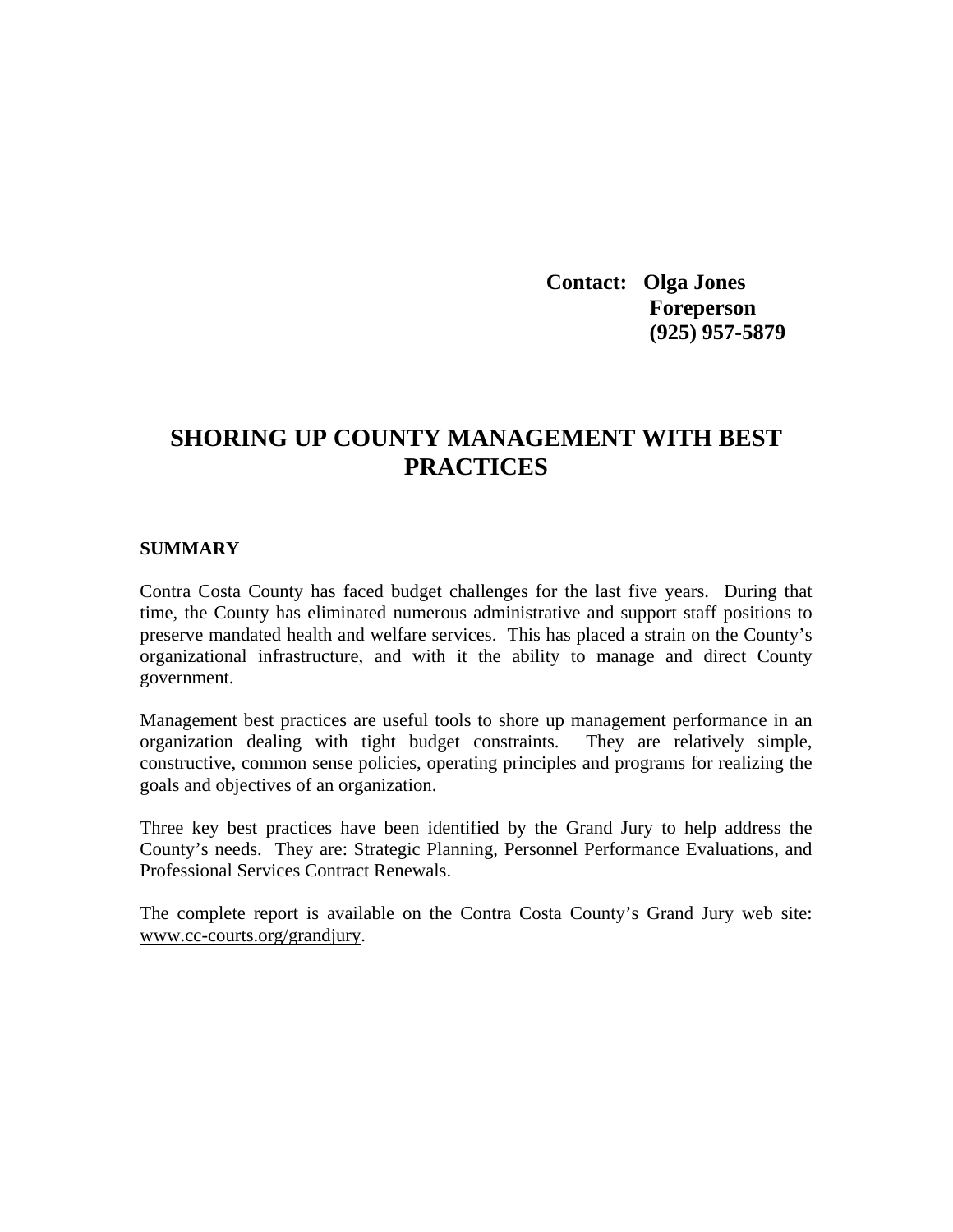## **CONTRA COSTA COUNTY GRAND JURY REPORT 0709**

# **SHORING UP COUNTY MANAGEMENT WITH BEST PRACTICES**

## **TO: Contra Costa County Board of Supervisors Contra Costa County Administrator**

#### **BACKGROUND**

Management best practices are fundamental approaches to promote effective and efficient delivery of services for stakeholders. Best practices are simple, constructive, common sense policies, operating principles, and approaches for realizing the goals and objectives of an organization. Applying best practices not only makes better use of the organization's resources, but also provides opportunities for all the stakeholders.

Contra Costa County's ("County") organizational infrastructure is challenged by reductions in administrative and support personnel. This is made more difficult by associated cuts in operating budgets and the need to provide an increasing number of complex federal and state-mandated services while still meeting local demands. County government is called on to address these challenges while balancing the needs of taxpayers, mediating conflicts between political factions, and working through the labor / management "meet and confer" process.

This report focuses on three key management best practices that are most in need of attention: Strategic Planning (Section A), Personnel Performance Evaluations (Section B), and Professional Services Contract Renewals (Section C).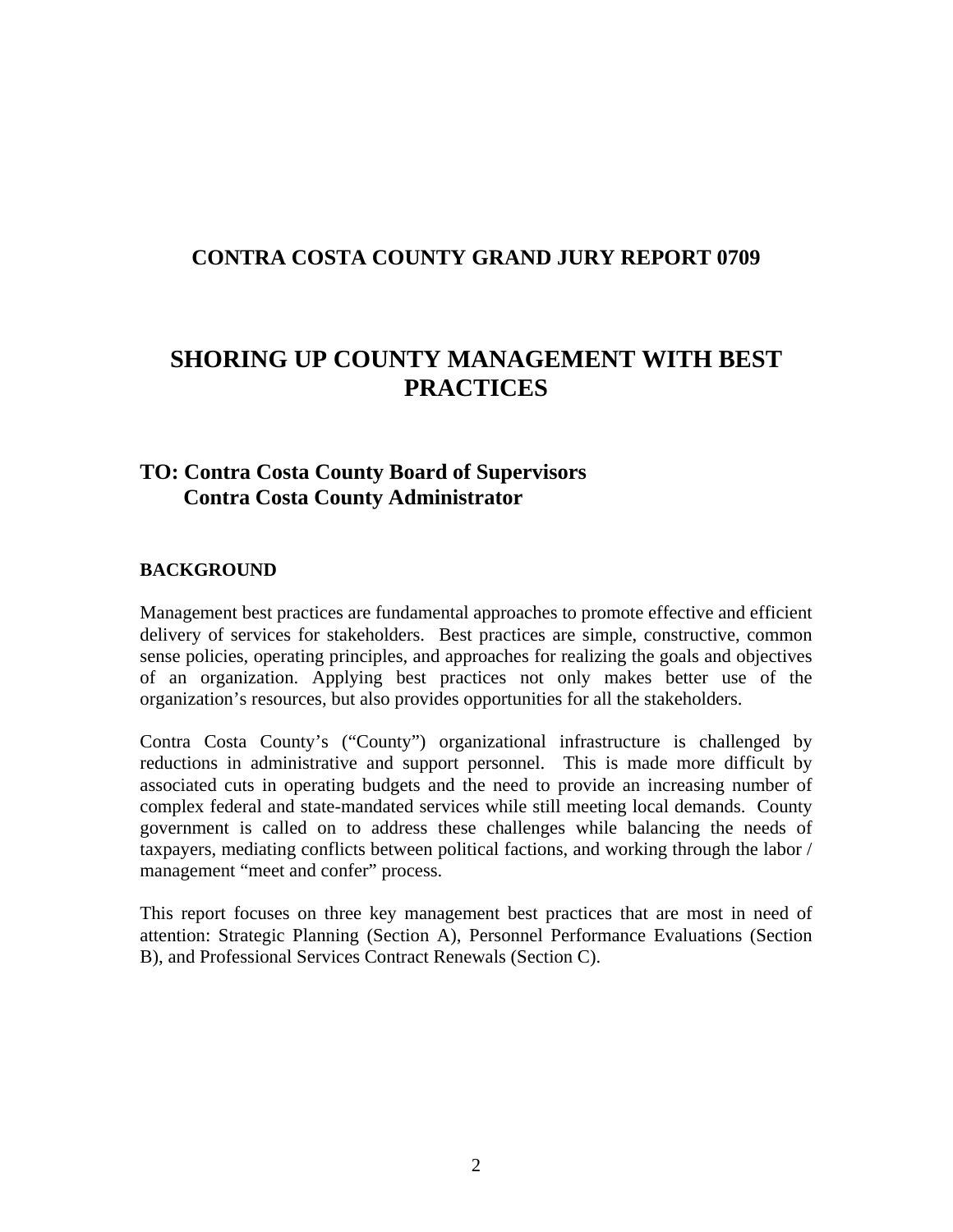## **FINDINGS**

## **A. Strategic Planning**

- **1**. The Board of Supervisors ("Board") and County Administrator have identified four key County goals. The goals are far-reaching and challenging and are summarized under the following four groupings:
	- Improved fiscal health
	- Improved service delivery
	- Build the organization and team
	- Foster credibility and public education
- **2**. Contra Costa County does not have a formal, multi-year strategic plan to guide the County in a coordinated direction, to measure progress towards goals and objectives, and to take corrective actions when necessary.
- **3**. The County does not have a mechanism or process to solicit, change, or prioritize countywide goals and initiatives relative to its changing environment and needs. Input from department heads and employees are not documented. Further, there is no systematic mechanism to capture suggestions from community leaders, residents, and principle users of County services.
- **4**. The Board and County Administrator do not have a formal mechanism for communicating a County plan and vision to all stakeholders. The County has more than 28 diverse departments in its organizational structure, many with their own mission, vision, and sets of priorities. There is no formal medium to periodically update the direction of the County as a whole. Instead, the County relies on informal updates through periodic bulletins, newspaper editorials and articles, and public access television.
- **5**. The County's Internet website is a key method of communicating to Contra Costa stakeholders. It supplements newspaper editorials, articles, bulletins, and public access television. The County's website does not include an overall plan or vision, or set of priorities. The website's "County Performance Reports" section provides some insights into departmental responsibilities, accomplishments, and challenges. However, the descriptions are lengthy, and "text heavy". The "Government Performance Report" section is out-of-date and does not reflect the County's financial experience over the past four years. The "County Budget Processes" section is also out-of-date relative to current financial information.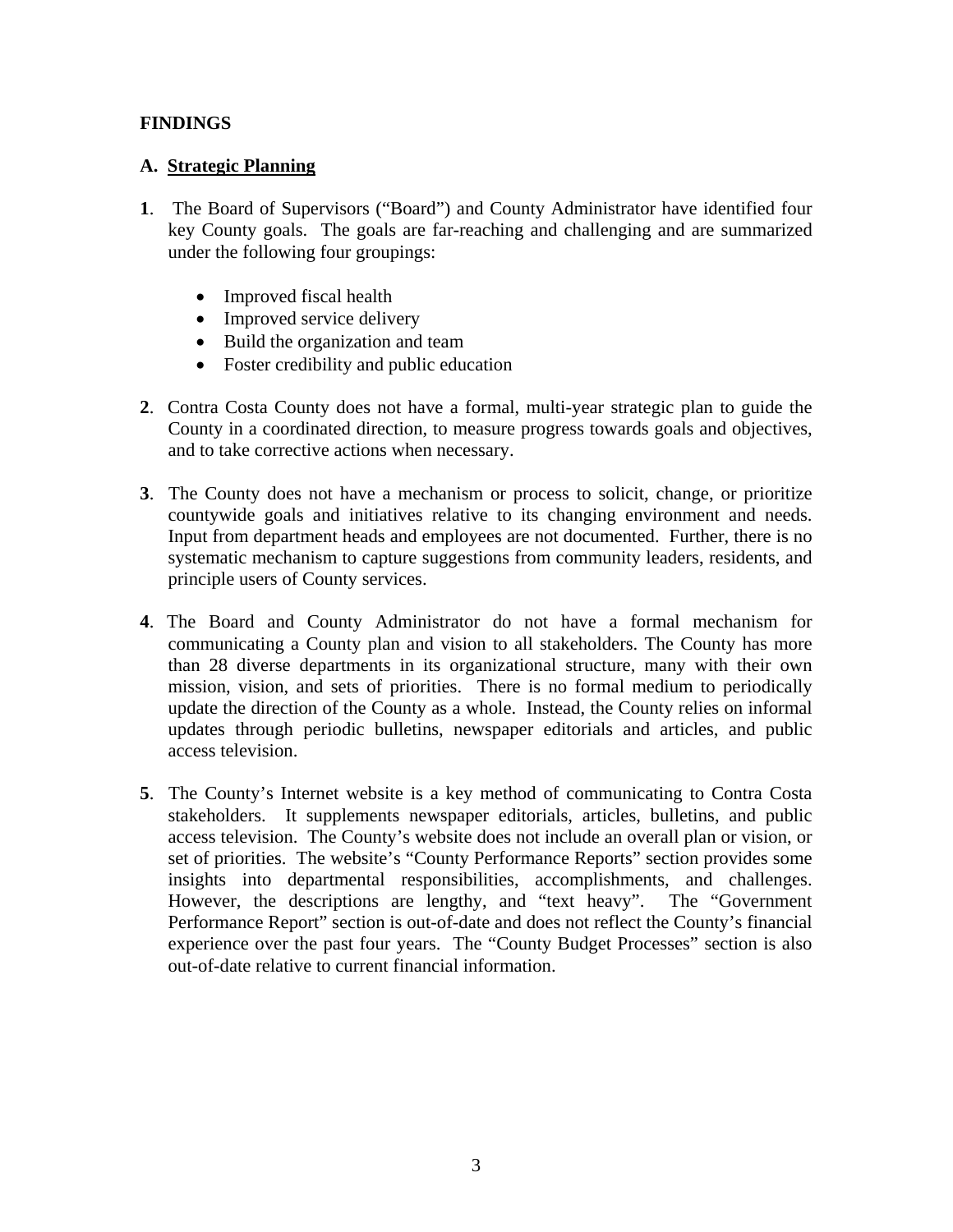## **RECOMMENDATIONS**

## **A. Strategic Planning**

- **1**. The County should develop a multi-year strategic plan for:
	- Setting County direction
	- Establishing priorities
	- Communicating to stakeholders

This plan should be updated at least annually so all stakeholders are informed about the County's goals and objectives, progress towards both, and changes in priorities.

- **2**. Within two years of this report, the County should develop a strategic plan that incorporates the following key elements:
	- Setting the direction: vision, mission and guiding principles
		- -organizational (e.g., personnel, financial performance, operating departments)

-programmatic (e.g., public safety, health / welfare, economic develop ment, transportation)

- Assessing the environment and changes in the County
	- -County participants (e.g., Board of Supervisors, County Administrator, department heads, employees, and unions)
	- -Constituent participants (e.g., community leaders, residents and principle users of County services)
- Identifying issues, strategic initiatives, and priorities
	- -County management (e.g., Board of Supervisors, County Administrator, and department heads)
- Developing and implementing the plan
	- -Special planning group from County management team
- Monitoring and evaluating the performance goals, objectives and actions -Special planning group from County management team

## **REQUIRED RESPONSES**

#### **Findings**:

 Contra Costa County Board of Supervisors: A1 – A5 Contra Costa County Administrator: A1 - A5

#### **Recommendations:**

Contra Costa County Board of Supervisors: A1 – A2 Contra Costa County Administrator: A1 - A2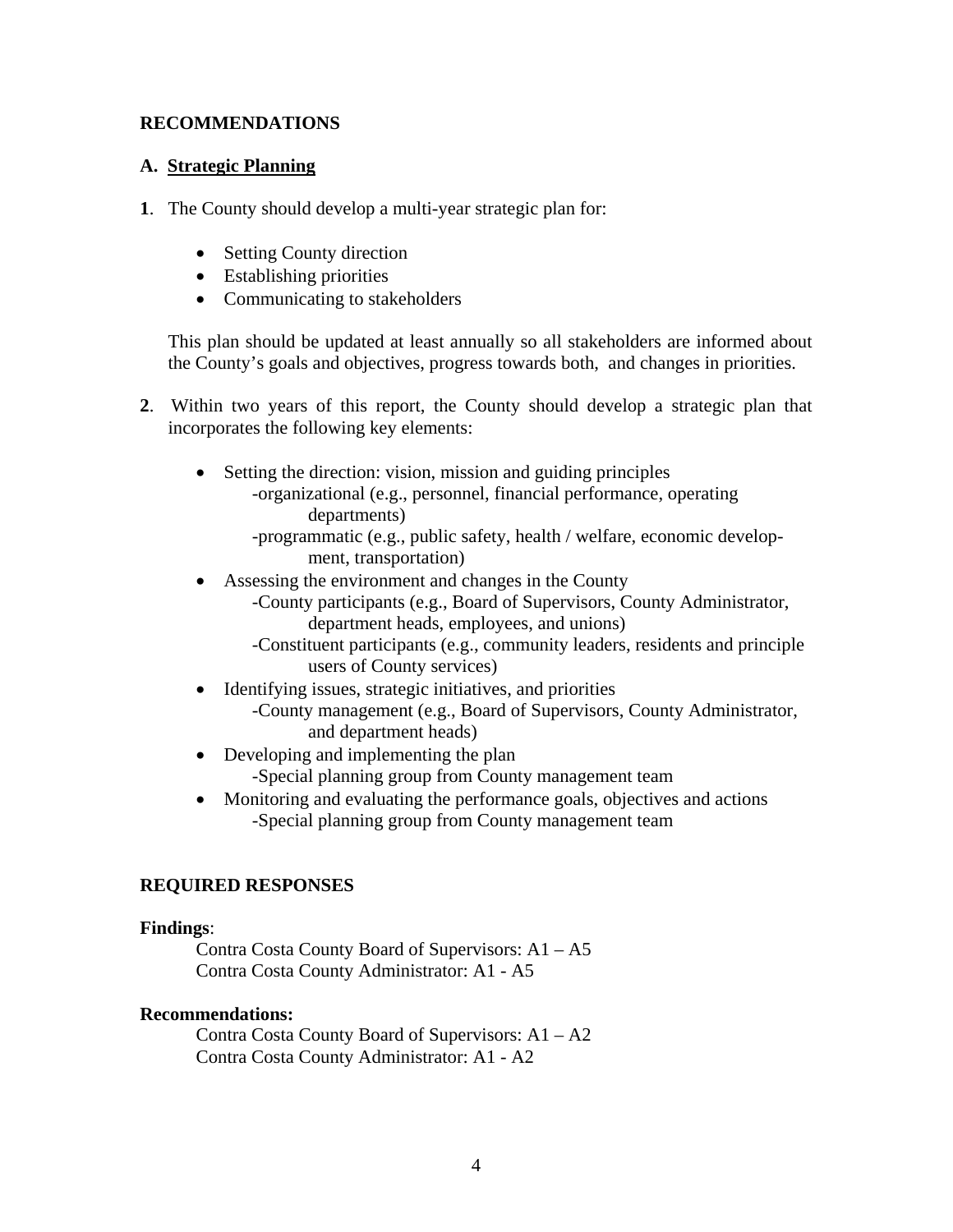## **FINDINGS**

## **B. Personnel Performance Evaluations**

- **1.** Previous Grand Jury reports, No. 9406 and No. 0206, published in 1994 and 2002 respectively, addressed County personnel performance evaluations.
- **2.** As a result of the 1994 Grand Jury report, the Board directed the County Administrator to have each department develop a program of annual performance reviews of all their employees. Following is a summary of the directive:
	- Department Head Performance Evaluations: Each year, department heads are to submit a performance report on themselves to be evaluated by the County Administrator and/or Board through the County Administrator. The performance report requires, among other things, an appraisal of the degree to which employee evaluations are conducted in their departments, and the quality and content of the evaluations.
	- Employee Performance Evaluations: Departments are required to conduct annual performance reviews on all their employees.
- **3.** The County's organizational structure includes six elected and 22 appointed officials that act as department heads, as reported in the County's "2006 Comprehensive Annual Financial Report."
- **4**. The County has approximately 7,800 full-time employees.
- **5.** The County does not have a centralized performance evaluation program, or a countywide system to monitor the status of employee performance reviews. Each department maintains its own personnel files.
- **6**. In April 2007, the County's Human Resources Department surveyed most of the department heads to determine the dates of their last formal performance evaluations. Fifteen of the 20 department heads that responded had not had a performance evaluation within the past 12 months. One of the 15 had not been reviewed in six years, and six had not received a formal review since they assumed their duties.
- **7.** The County Administrator is responsible for facilitating department head performance evaluations directly, or in conjunction with the Board of Supervisors. The County Administrator also is responsible for ensuring that all County employees receive departmental performance evaluations on an annual basis. The County Administrator is responsible for conducting performance evaluations for the seven staff members who report directly to him, and for reviewing evaluations for the rest of his department.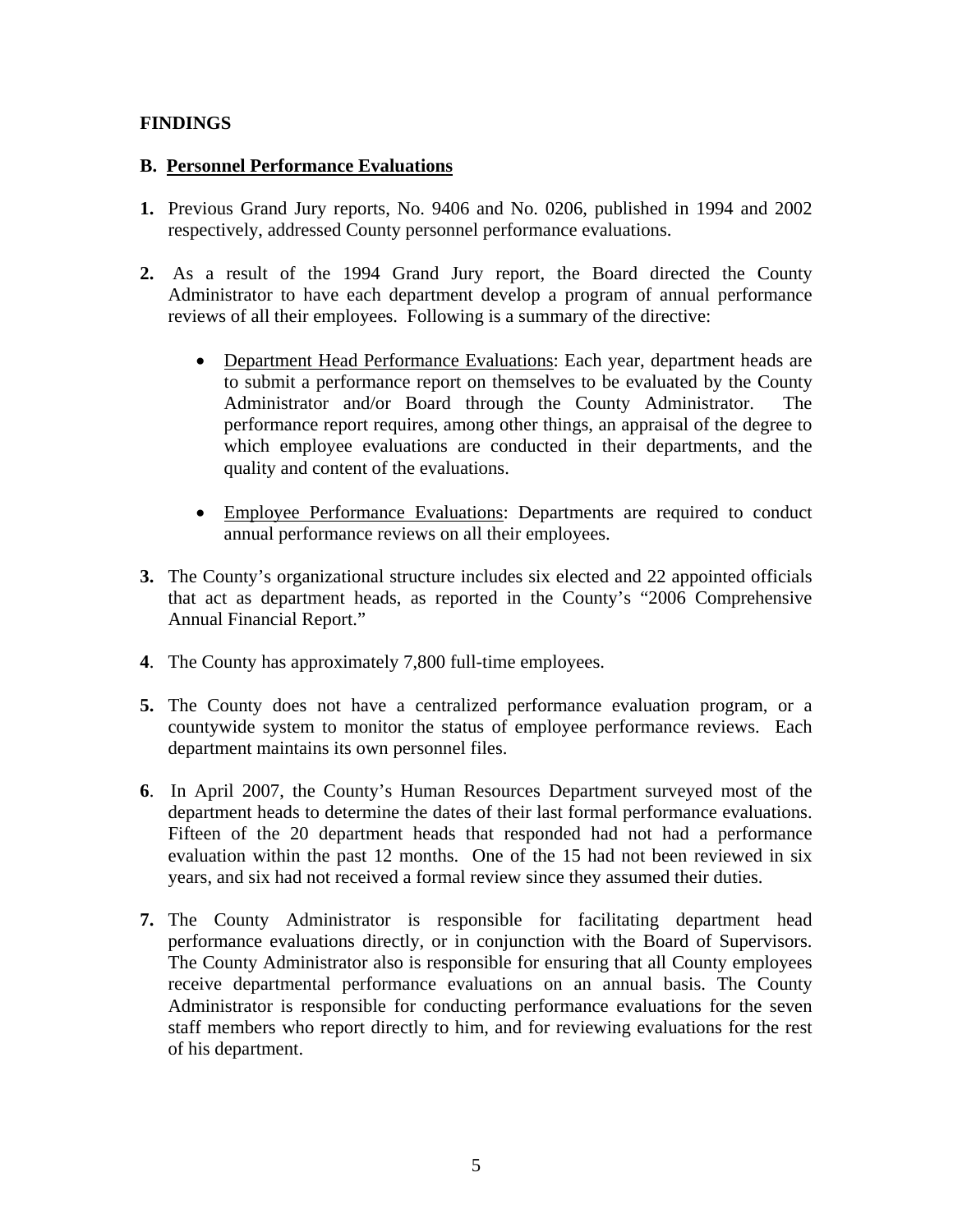- **8.** During the County's annual budget review process, the Board and the County Administrator meet with most department heads. This budget review time is also used to discuss performance expectations and progress toward achieving their respective goals and objectives.
- **9**. Each department defines and manages their respective employee performance evaluation programs with only limited guidance from the County's Human Resources Department.
- **10.** Performance evaluations are not consistently administered across all departments.
- **11**. The County does not have a mechanism to track the timeliness, completeness, and effectiveness of employee performance reviews.

## **RECOMMENDATIONS**

## **B. Personnel Performance Evaluations**

- **1**. The Board should direct the County Administrator to fulfill his responsibilities with respect to conducting annual department head performance evaluations, and ensure that all County employees receive annual performance appraisals. Further, the Board should be more actively engaged in supporting and participating with the County Administrator in conducting department head performance evaluations, especially for Board-appointed officials.
- **2**. The County Administrator should develop a standardized department head selfevaluation form and process to facilitate more timely performance reviews. Each department head should complete and forward the form to the County Administrator for review and commentary. Upon completion, the County Administrator, and/or a Board member (for Board-appointed officials), should schedule a meeting to discuss the evaluation report with the department head.
- **3**. The County Administrator also should develop a standardized performance appraisal form, including consistent elements to the greatest extent possible, with supportive processes for all remaining County employees.
- **4.** The County Administrator should develop a mechanism for reporting by department on the timeliness and completeness of County performance evaluations.
- **5**. The County Administrator should direct the Human Resources Department to monitor and evaluate the administration of the employee performance evaluation program and recommend corrective actions where appropriate.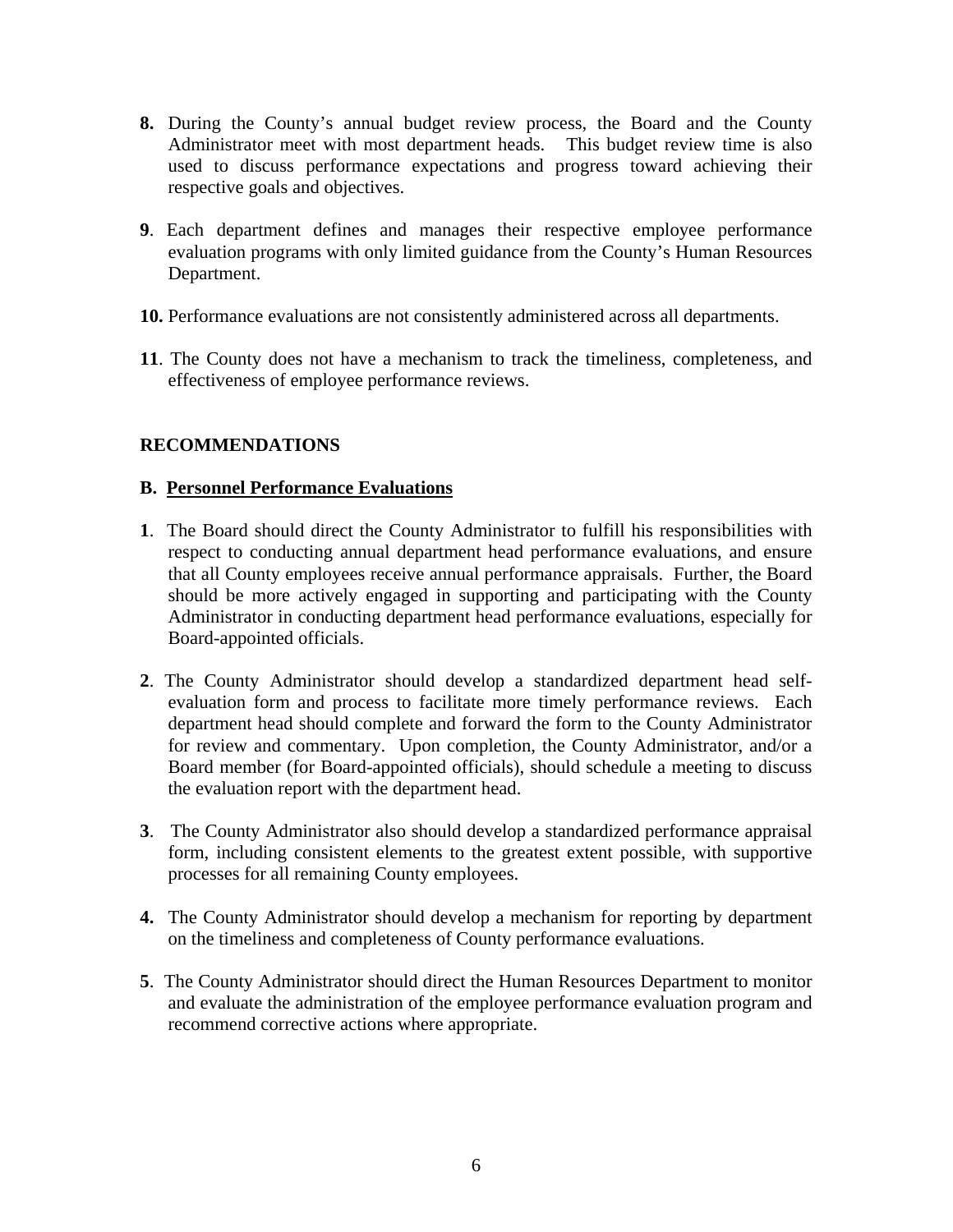## **REQUIRED RESPONSES**

#### **Findings:**

Contra Costa County Board of Supervisors: B1 - B11 Contra Costa County Administrator: B1 – B11

#### **Recommendations**:

 Contra Costa County Board of Supervisors: B1 - B5 Contra Costa County Administrator: B1 – B5

## **FINDINGS**

#### **C. Professional Services Contract Renewals**

- **1.** The County does not have a formal, documented countywide process or set of procedures for awarding most professional services contracts, with the exception of the guides for legal contracts and outreach programs.
- **2.** Individual departments are allowed to define their respective procedures and processes for contracting for services within the scope of the general County's guidelines. The guidelines include type of contracted service, applicable federal, state, and local laws, and County "Administrative Bulletins."
- **3.** Purchasing and procurement services for the County include:
	- Construction activities
	- Material or commodity acquisitions
	- Community-based organization services
	- Public works
	- Architectural / engineering services
	- Professional service organizations, agencies and individuals
- **4.** Professional services include, but are not limited to:
	- Specialists in a particular discipline
	- Consultants
	- Skilled positions
	- General service individuals / organizations
	- Personal services
- **5.** Unlike construction and material acquisition contracts, there is no legal requirement to secure competitive bids for professional services.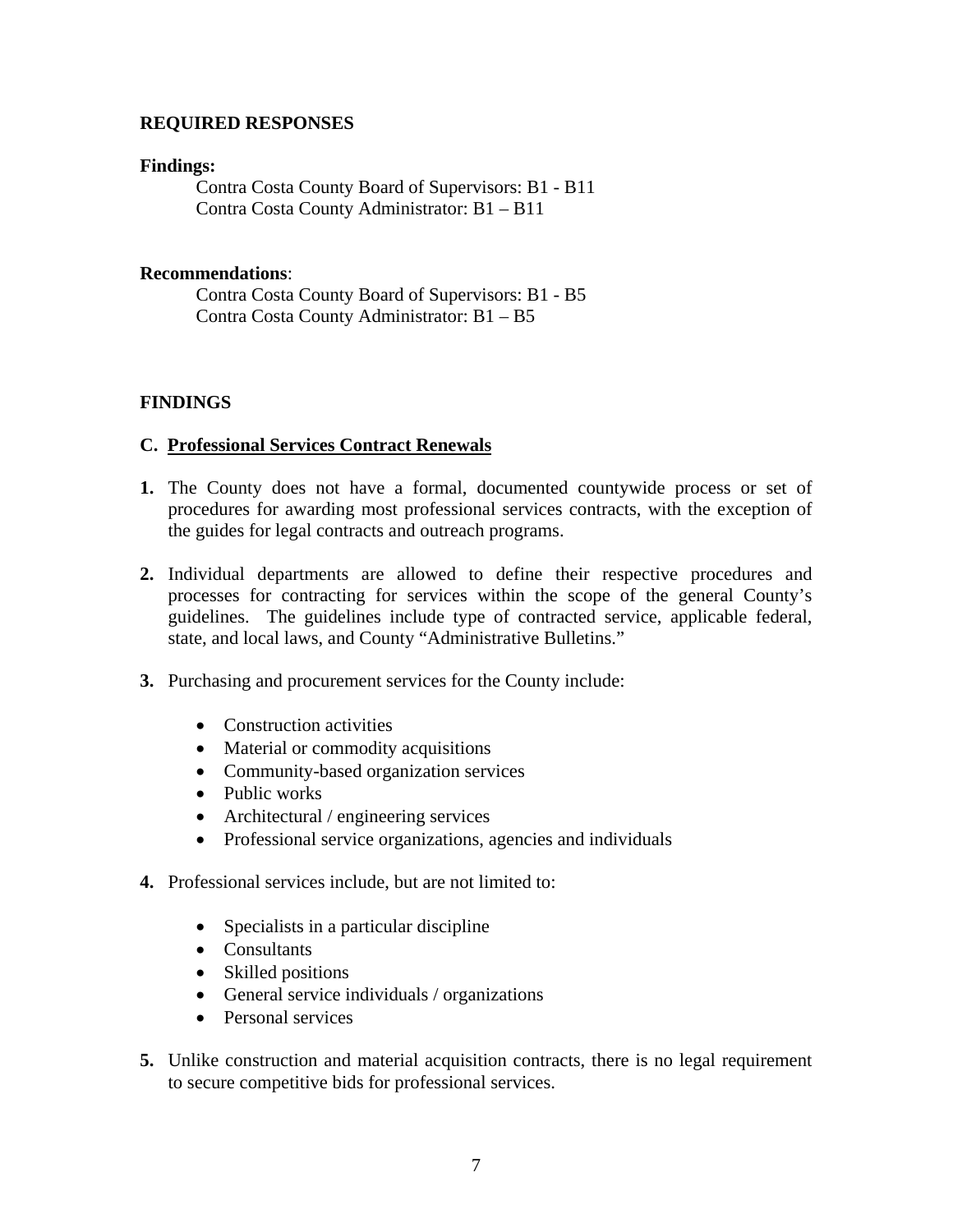- **6.** The County does not have a procedure or set of standards for evaluating the quality of contracted professional services. Individual departments are permitted to make their own determinations.
- **7**. Periodic internal audits are not routinely performed on professional services contracts, although the County Administrator may request an audit if questions arise.
- **8**. The County does not have a compliance officer to monitor contract processes.
- **9**. Following is the general workflow for individual professional services contracts with annual expenditures exceeding \$25,000:

#### New Contracts:

- Department determines need; drafts specifications; identifies vendors; requests proposals, bids and/or negotiates price; selects vendor; and, prepares contract.
- County Counsel reviews contract and supporting materials.
- County Administrator's unit coordinator reviews proposal for consistency with the department's contract practices and budget. Proposed contracts are placed on the Board consent calendar for approval.
- County Administrator's unit coordinator refers approved contracts back to the departments for processing.

#### Contract Renewals

- Department determines if the vendor met service levels; re-negotiates price; determines need for competitive bid and/or alternative vendor; and, if only minor revisions are required, adds an addendum to the current contract.
- Department, County Counsel and County Administrator process the proposed contract renewals.
- **10**. The County does not have a requirement that contracts scheduled for renewal must go through a formal request for proposal ("RFP") or bid process.
- **11.** Over 250 professional service vendors received payments exceeding \$25,000 each in at least five of the last six years. The total dollar amount paid to these vendors in 2006 exceeded \$75 million.
- **12**. Over the past five years, the number of professional services contracts has increased by approximately one-third.
- **13.** One professional services contract has been renewed consecutively over 34 years.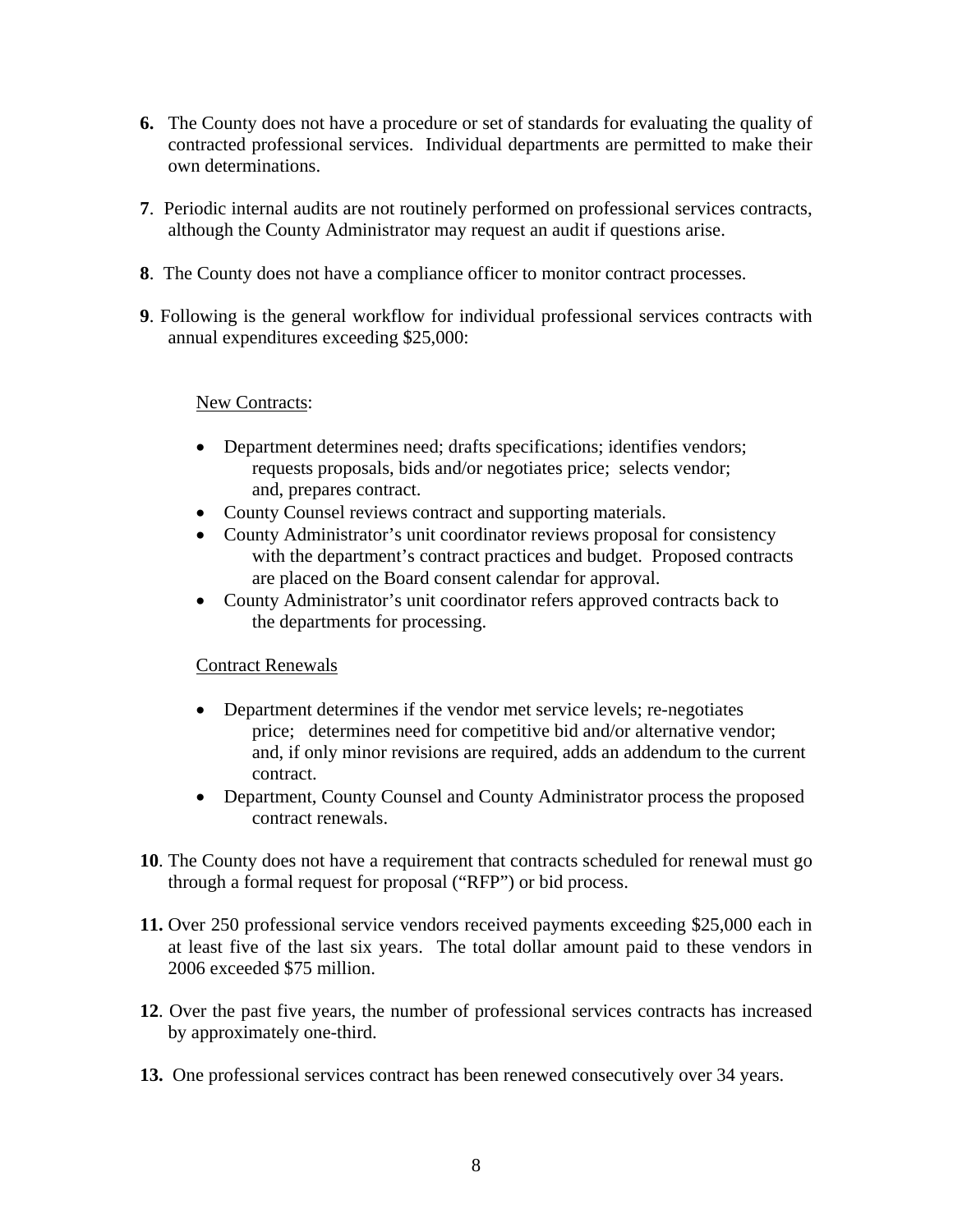## **RECOMMENDATIONS**

## **C. Professional Services Contract Renewals**

- **1**. The Board of Supervisors and County Administrator should require that all professional services contracts that are scheduled for renewal go through a formal RFP process if they meet the following criteria:
	- Vendors under contract for five straight years, or five of the last seven years.
	- Vendor payments exceeding \$25,000 in each of the five years (consideration could be given to a dollar-triggered phase-in period).

Note: 1) Exceptions to the rule might include vendors that provide utility services; educational services (from non-profits); computer software, license, and/or operating system maintenance services; goods and services acquired from other government agencies; equipment maintenance services; and architectural, engineering and related professional services. Other exclusions might include intra- and inter-government support services; 2) The renewal policy would cycle every five years.

- **2.** The RFP process for renewal or extended contracts should include:
	- Developing a comprehensive service description
	- Identifying qualified vendors
	- Preparing a RFP with the level of detail needed depending on the service requirements
	- Ensuring compliance with outreach requirements
	- Issuing a RFP (with the objective of receiving competitive proposals or bids from at least three qualified vendors when possible)
	- Conducting bidder conferences / meetings
	- Evaluating proposals
	- Conducting reference checks
	- Selecting and meeting with the preferred vendors to discuss their proposals
	- Finalizing selection
- **3.** RFP exemptions should only apply for emergency situations; e.g., when the health and safety of the public or person in custody or in the care of the County are at risk.
- **4**. Establish a policy requiring that all professional services vendors seeking contract renewals be evaluated in writing, based on standardized criteria, to ensure that they have consistently met performance expectations. The evaluation should be included as part of any proposed contract renewal package submitted by department heads.
- **5**. The County Administrator should request the Auditor to develop and manage a program to select a random sample of qualified contracts to review every two years. Representatives from the County Administrator's Office, County Counsel's Office, and General Services should meet with the Auditor to evaluate the scope, dollar levels, and RFP procedures, to verify compliance with contracting procedures and to recommend any appropriate changes to improve controls.